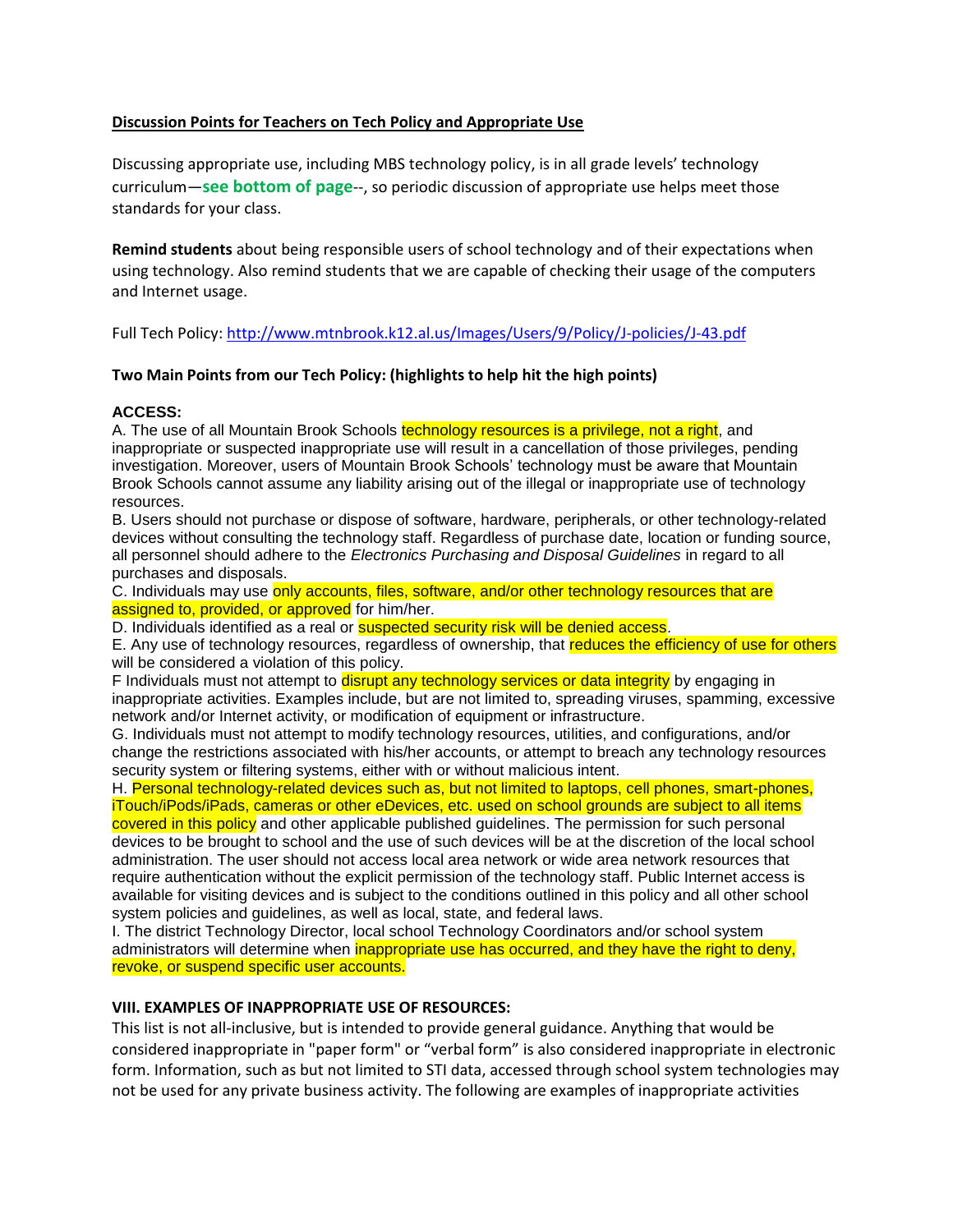when using any Mountain Brook Schools' network, email system, hardware, software, technology services, and/or Internet access:

A. Using another user's password or attempting to discover another user's password

B. Sharing passwords

C. Trespassing in another user's files, folders, home directory, or work

D. Saving information on any network drive or directory other than your personal home directory or a teacher-specified and approved location

E. Downloading, installing, or copying software of any kind onto a computer, laptop, home directory, network drive, or other edevice (except for approved updates or apps)

F. Harassing, insulting, embarrassing, or attacking others via technology resources

G. Damaging/abusing technology resources, including, but not limited to, printers, telephones, computers, computer systems, any e-device, or computer networks (this includes changing workstation configurations such as screen savers, backgrounds, printers, BIOS information, preset passwords, etc.)

H. Intentionally wasting limited resources such as Internet bandwidth, disk space and printing capacity I. Accessing *inappropriate material stored* on resources such as, but not limited to, digital cameras, flash drives, iPods, online storage, cell phones, web sites, etc.

J. Accessing inappropriate material from web sites or attempting to bypass the Internet filter to access web sites that have been blocked (Examples: information that is violent; illegal; satanic; sexual; demeaning; racist; inflammatory; and/or categorized as a social networking, blogging, or journaling sites, etc.)

K. Sending, displaying, or downloading offensive messages or pictures

L. Using obscene, racist, profane, discriminatory, threatening, or inflammatory language in a document, email, etc.

M. Using a digital camera, camera phone, or any other device capable of storing a still or video image to take inappropriate, harassing, and/or embarrassing pictures

N. Editing or modifying digital pictures with the intent to embarrass, harass or bully is prohibited

O. Participating in unsupervised or non-instructional on-line chat rooms without the permission/supervision of an adult staff member

P. Posting any false or damaging information about other people, the school system, or other organizations

Q. Posting of any personal information as defined previously in this document

- R. Broadcasting network messages or participating in sending/perpetuating chain letters
- S. Violating copyright laws
- T. Plagiarism of materials

U. Use of technology resources to create illegal materials (i.e. counterfeit money, fake identification, etc.)

V. Use of any Mountain Brook Schools Technology resource for personal gain, commercial or political purposes

W. Accessing any website or other resources by falsifying information

X. Downloading games or playing games on-line that are not instructional in nature

Y. Streaming video or audio not related to the core business of the School System

# **Example: Sixth Grade Technology Curriculum for Digital Citizenship:**

**11. Identify safe** a**nd responsible ways to use technology systems, the Internet including but not limited to social/professional networking, communication tools, and applications.**

- Recognize dangers of online predators.
- Understand and explain how to avoid and report online predators.
- Understand the meaning of cyber-bullying, the consequences, and ways to avoid it.